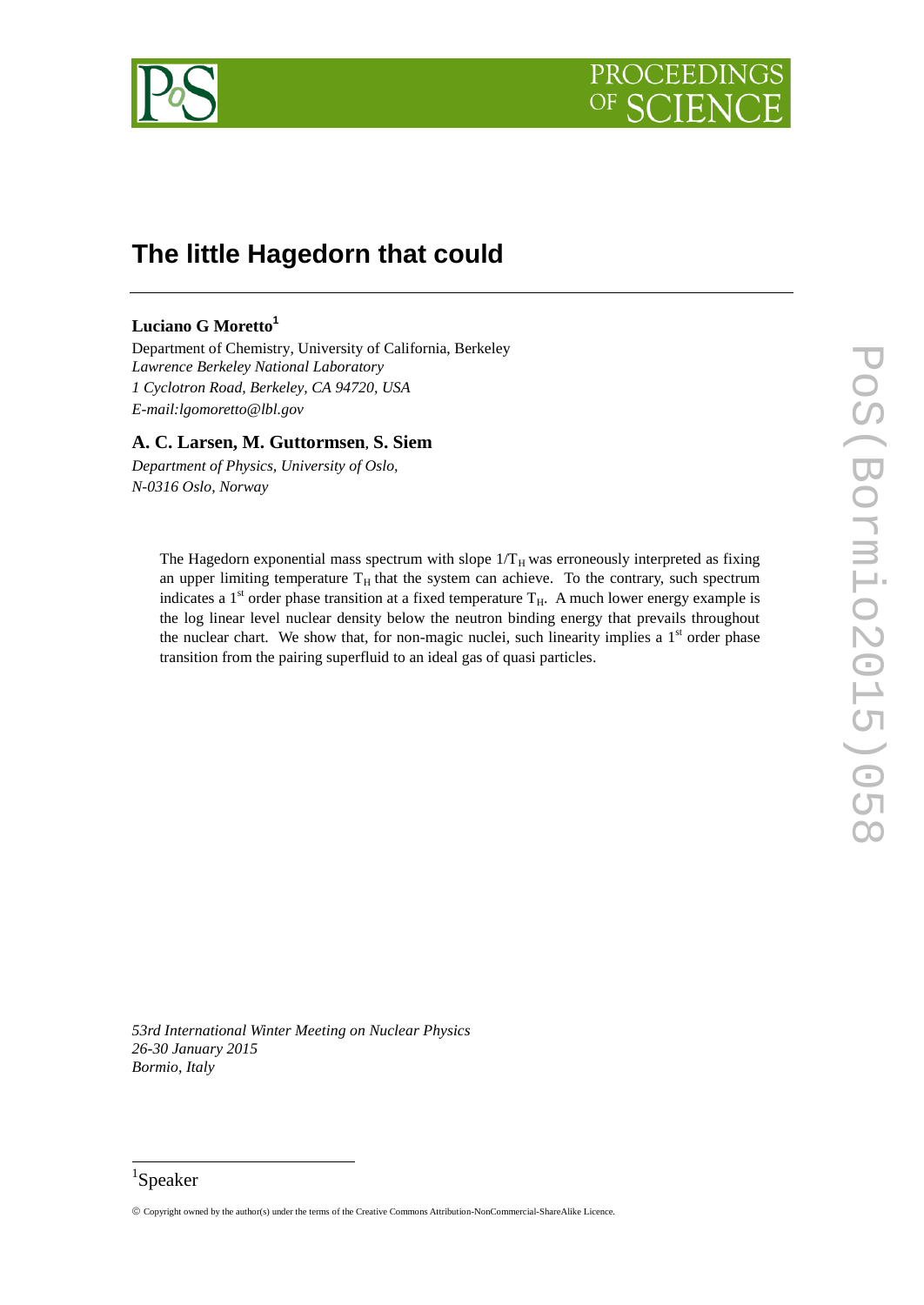# **1. Introduction**

The hadronic mass spectrum shows an exponential dependence that was studied and interpreted by Hagedorn with its bootstrap model  $1,2$ . Several other models (and analogies) were suggested. Most were based on the combinatorics of self similar aggregation: of these we report the Fibonacci series as an example Other used the Euler partition applied to relativistic rotating strings which follow strict Regge trajectories. Finally the Bag Model<sup>3</sup> in its original form gives a straightforward exponential mass spectrum (fig.1).



PoS (Bormio2015 PoS(Bormio2015)058

**Fig.1**:Experimental and theoretical examples of the Hagedorn spectra: a) An example of the hadronic Hagedorn spectrum; b) The Fibonacci sequence : an elementary example of a bootstrap model; c) The Regge trajectory of a rotating relativistic string; c) The Bag Model.

These explanations advanced over many decades justified the use of such a spectrum to obtain the partition function as follows:

Let us consider a system A with a spectrum

$$
\rho(E) = e^{\frac{E}{T_A}}
$$

Thermodynamically this is a thermostat with temperature  $T_A$ . The level density, or spectrum, is exponential in E and depends only on the intrinsic "parameter"  $T_A$ . Let us calculate the partition function of A: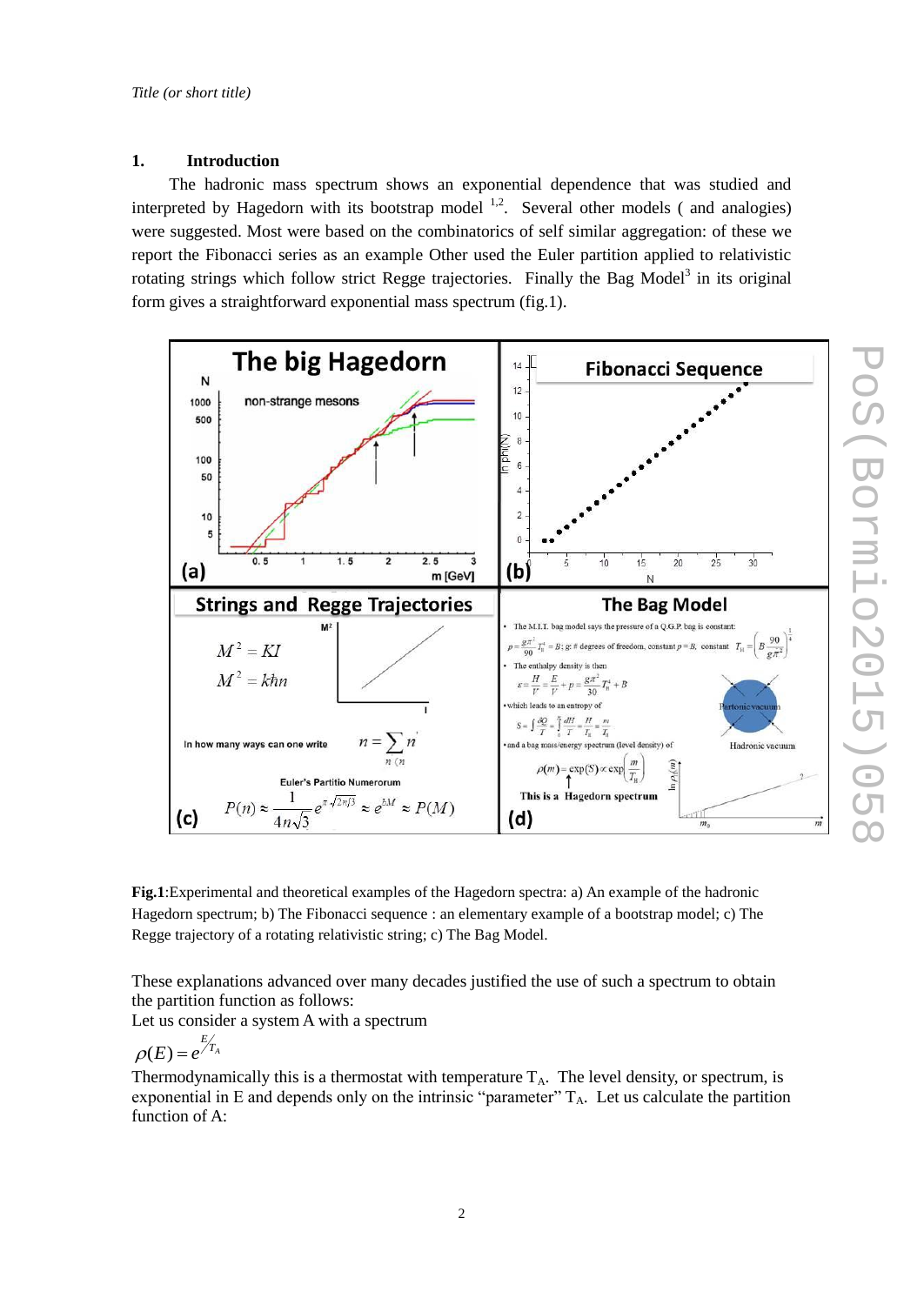$$
Z(T) = \int e^{E/T_A} e^{-E/T} dE = \int e^{-(1/T - 1/T_A)E} dE = \frac{T_A T}{T_A - T}.
$$

This seems to indicate that A can assume any temperature  $0 \leq T \leq T_A$ . This violates thermodynamics, which requires that the only temperature possible for A is  $T_A$ . What is the trouble?

Let us consider two systems A, B with level densities  $\rho_A$  and  $\rho_B$ . Let the systems be thermally coupled to each other with total energy E. We now calculate the distribution in energies between the two systems<sup>4</sup>,

$$
\rho_T(x) = \rho_A(E - x)\rho_B(x)
$$

Let A be a "thermostat", i.e.  $\rho_A = e^{\frac{\mathscr{E}_{T_A}}{\mathscr{A}}}$ . Then

$$
\rho_T(x) = \exp\left(\frac{E - x}{T_A}\right) \rho_B(x) = e^{E/T_A} e^{-x/T_A} \rho_B(x)
$$

Let us integrate over x

$$
\int \rho_T(x)dx = e^{E/T_A} \int e^{-x/T_A} \rho_B(x)dx = e^{E/T_A} Z_B(T_A)
$$

This is the thermodynamic justification of the partition function  $Z_{B}(T_{A})$  and the meaning of "implicit" thermostat. By changing "thermostat" we can change  $T_A$  and the temperature of B. Thus, every time we construct a partition function, we imply the gedanken experiment of connecting the system to a thermostat, and that this experiment is actually possible for the system we are studying. Does this always work?

To see this, let us look for the most probable value of the distribution  $\rho$ <sub>T</sub> (x), which defines the equilibrium partition, by taking the log and differentiating:

$$
\ln \rho_T(x) = \ln \rho_A (E - x) + \ln \rho_B(x)
$$
  

$$
\partial \ln \rho_T(x) / \partial x = - \partial \ln \rho_A / \partial x | + \partial \ln \rho_B / \partial x | = 0 \quad \Leftrightarrow \quad 1/T_A = 1/T_B.
$$

For this to be possible, it is necessary that  $\rho_A$  and  $\rho_B$  admit the same logarithmic derivative somewhere in the allowed range of energy x (see **Fig. 2**).

Usually, and always for concave functions,  $S(x) = \ln \rho(x)$  and  $T = (\partial S / \partial x)^{-1}$  is such

that  $0 \le T \le \infty$ . Thus, for such systems it is possible to match derivatives for whatever value of E. Thermal equilibrium is achievable over a broad range of temperatures.

However, if  $S_A(E) = \ln \rho_A(E)$  is linear in E, then  $T_A = (\partial S / \partial E)^{-1}$  is a constant, independent of E. In this case, it is up to B to look for the value of x at which its logarithmic derivative matches  $1/T_A$ . The system A is a "thermostat" at  $T = T_A$  and B can only try to assume the value  $T = T_B = T_A$ , if it can do so.

Now suppose that also  $S_B(E) = \ln p_B(E)$  is linear in E with an inverse slope  $T_B$ . This means that only if  $T_A = T_B$  is equilibrium possible, and the partition function of B, Z  $_B$  is meaningfully defined only for  $T = T_B$  and not for  $0 \le T \le T_B$ . We cannot force a temperature  $T \ne T_B$  on a thermostat. It can only have its own intrinsic temperature  $T_B$ . These arguments are summarized graphically in Fig. 2. Placing systems A and B into contact will lead to a continuous heat flow from one system to the other. Thermal equilibrium is not achievable.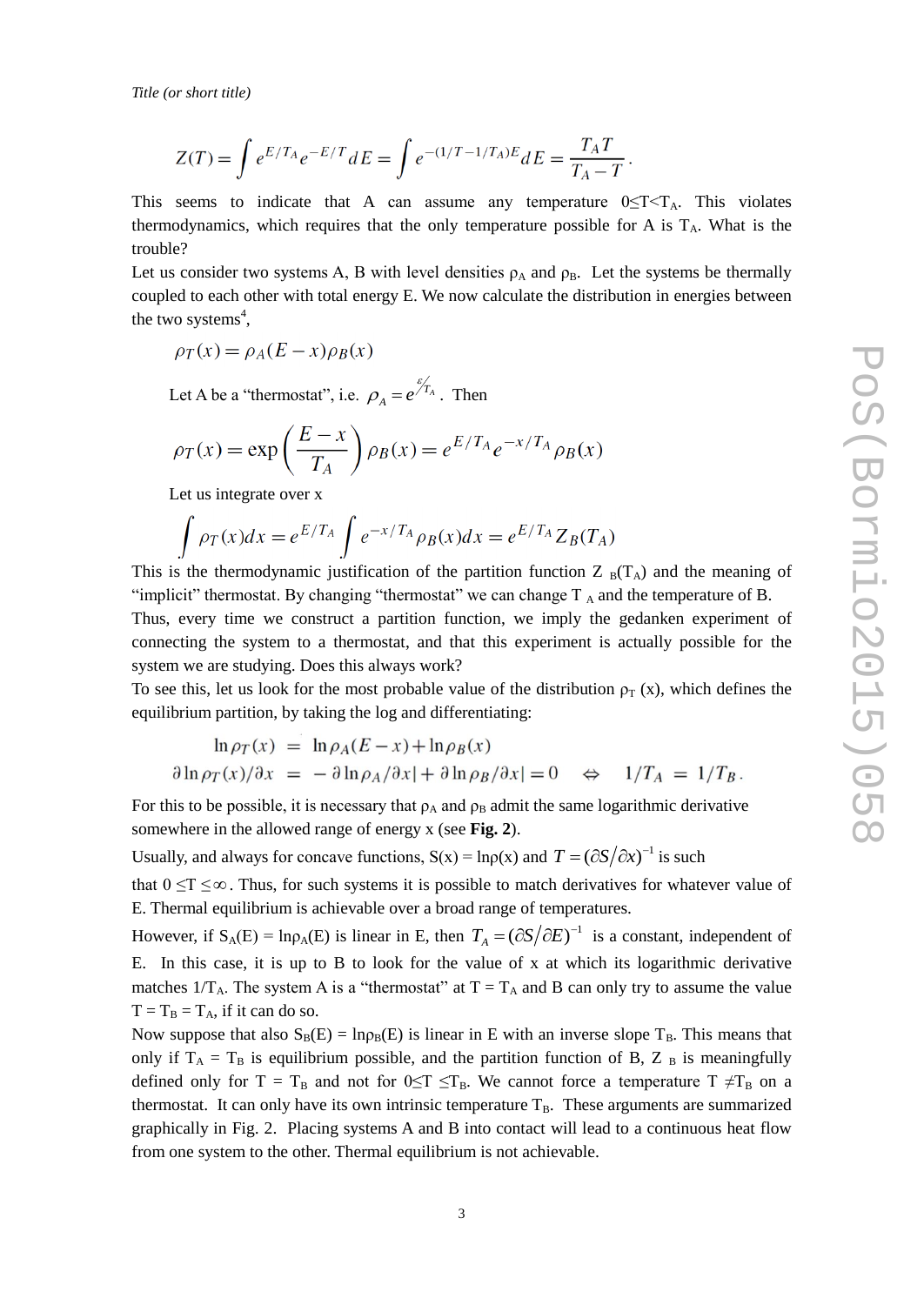Summarizing: it is permissible to calculate a system's partition function only if its S(E) admits as inverse derivative value such as we want to impose through our Laplace transform. Failing that, the resulting partition function does not satisfy any thermodynamic criterion.



Fig. 2. Consequences of placing systems A and B in thermal contact when neither  $(top)$ , one (middle), or both (bottom) are thermostats.

The failure to realize that the constant temperature  $T_H$  in the Hagedorn spectrum is the one and only temperature that the system admits and that such a constant temperature represents the strongest possible microcanonical signal of a  $1<sup>st</sup>$  order phase transition has led to the search over many decades of alternative and possible questionable signals for the expected phase transition. From this analysis this much can be said:

- 1. If the mass spectrum is truly exponential it indicates a strong  $1<sup>st</sup>$  order phase transition ( probably hadronic to partonic)
- 2. All the physics of the transition is encoded in the very temperature  $T_H$ . Its value, near the pion mass is suggestive indeed.

## <span id="page-3-0"></span>**2 The little Hagedorn: first order phase transition in very low energy nuclei.**

For atomic nuclei away from closed shells and at low excitation ener-gies, the pairing force is the dominant two-body residual interaction and plays a major role together with the onebody shell-model component (the single-particle term). The presence of a gap and the compression of the quasiparticle spectrum compared to the one-body single-particle spectrum are of major importance in this discussion. For conventional superconductors, the standard BCS pairing description predicts a critical temperature/angular momentum at which the superconducting phase reverts to the normal one through a second-order phase transition. On the other hand, first-order phase transitions can arise from the BCS Hamiltonian under specific circumstances, as demonstrated in Ref.<sup>5</sup>.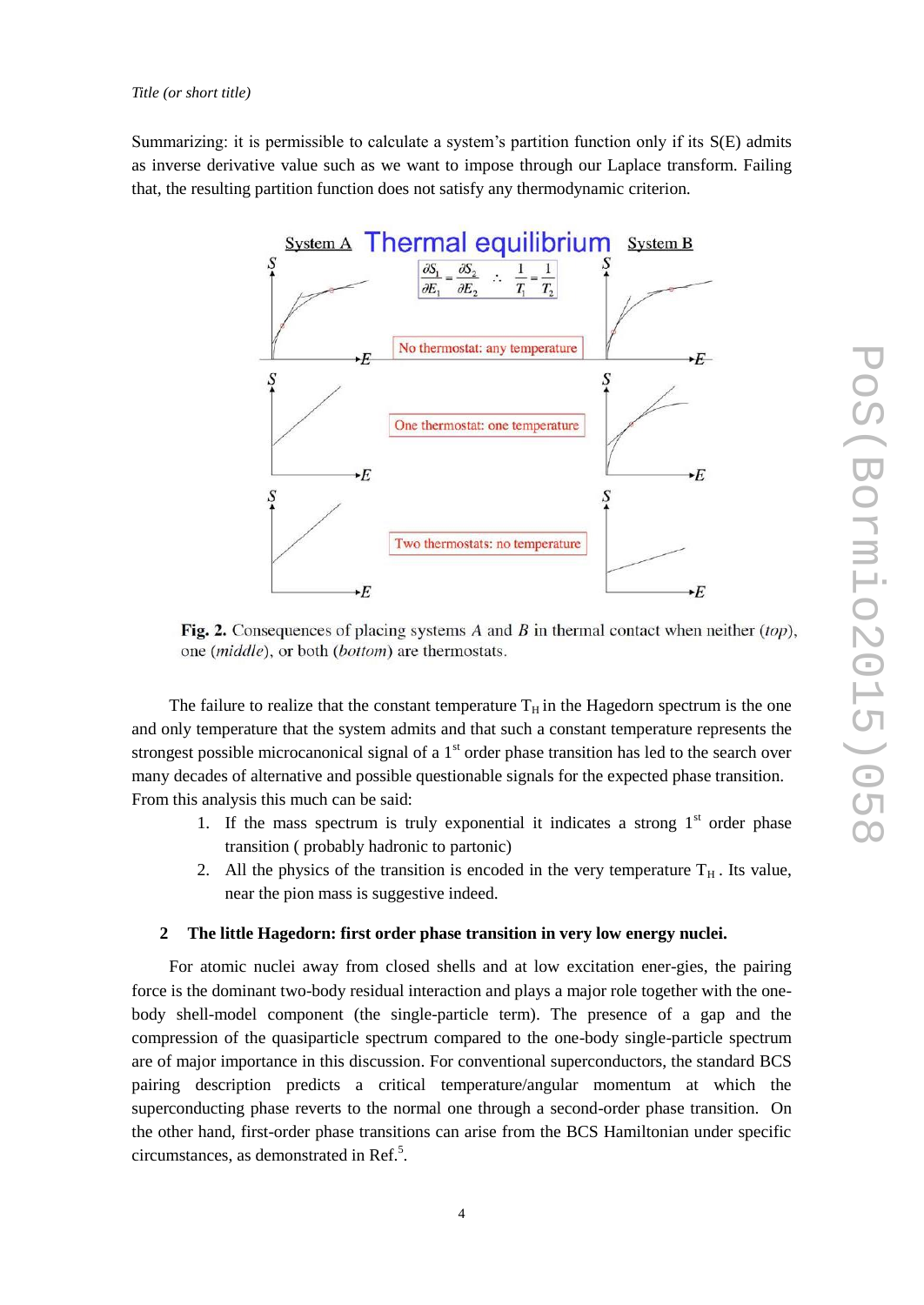In this section, we show that a first-order, rather than a second-order, phase transition is dramatically evident in experimental nuclear level densities below neutron threshold, and that this first-order transition is, in most nuclei, indisputably related to the presence of an energy gap in the quasiparticle spectrum.

#### **2.1 The experimental evidence.**

<span id="page-4-0"></span>A large body of high-quality nuclear level-density data are now available in literature<sup>6,7,8</sup>. The stunning, common feature of their level densities, particularly evident for deformed, midshell nuclei, is the linear dependence of their logarithm with excitation energy. Above  $\approx 2\Delta_0$ , where  $\Delta_0$  is the pair-gap parameter, and up to about the neutron separation energy, they are well described by the constant-temperature expression proposed by Ericson<sup>9</sup>, and Gilbert and Cameron<sup>10</sup>:

 $\rho(E) \propto \exp(E/T)$ ,  $(1)$ 

where E is the excitation energy and T is the constant nuclear temperature.

They found this expression to be in good agreement with the cumulative number of levels at low excitation energy, but did not provide any fundamental, quantitative explanation for this relation. Moreover, the constant-temperature expression is in striking contrast to the expected Fermi-gas behavior as first outlined by Bethe<sup>11</sup>, predicting a square-root dependence of the level density with excitation energy:

$$
\rho(E) \propto \exp(2\sqrt{aE}),\tag{2}
$$

where *a* is the level-density parameter.

This experimental linear dependence of the entropy

 $S(E) \approx \ln \rho(E)$ 

as given by Eq. (1) is the microcanonical hallmark of first-order phase transitions. Surprisingly, we may have been staring at the biggest signal yet of such a transition without seeing it. This transition is, at least for nuclei well away from closed shells, clearly related to pairing. If we, provisionally, take the constant temperature of the experimental level-density spectrum to be the BCS critical temperature, then, according to the well-known BCS relation

$$
T_{\rm cr} = \frac{2\Delta_0}{3.53},\tag{3}
$$

we can extract the gap parameter  $\Delta_0$  and compare it directly with that obtained from even-odd mass differences represented in the liquid-drop term

<span id="page-4-1"></span>
$$
\Delta_{\rm BM} \approx 12A^{-1/2}.\tag{4}
$$

For a wide range of mass number A, the resulting relationship between mass number and temperature using Eq. 4 is shown in Fig. 3, where the experimental constant temperatures  $T_{CT}$ are taken from Refs.<sup>12</sup>, 13, 14.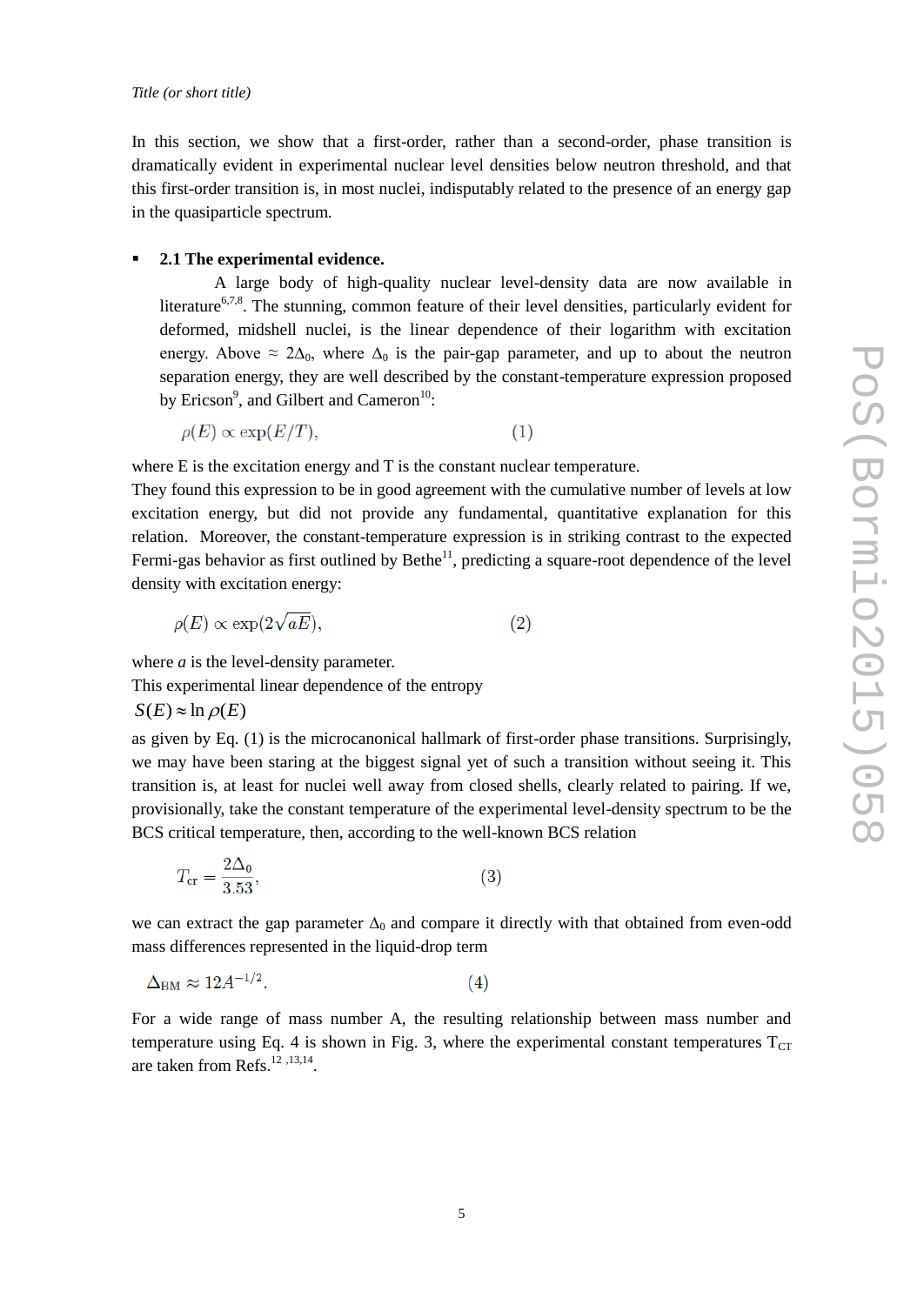

Fig. 3 : (Color online) Relation between mass number A and constant temperature  $T_{CT}$ taken from Refs. **12,13,14** for  $A = 40 - 250$ , compared to  $T_{cr}$  from Eq. (3) utilizing Eq (4) (dark purple line).

The close agreement in magnitude and trend is remarkable for  $A > 100$  and away from closed shells, although the assimilation of the constant level-density temperature characteristic of a first-order transition to a critical temperature associated with a second-order transition remains to be explained. As a consequence of this observation, given the even-odd mass difference, we can predict the low-energy nuclear level densities throughout the nuclear chart for regions away from magic proton/neutron numbers. Before we embark on the explanation of this remarkable feature, let us consider another striking experimental observation: the level densities of neighboring even-even and odd-A nuclei have nearly identical slopes, as seen in Fig. 4 showing data from the rare-earth region<sup>15,16,17,18</sup>, and several actinides  $19,7$  $19,7$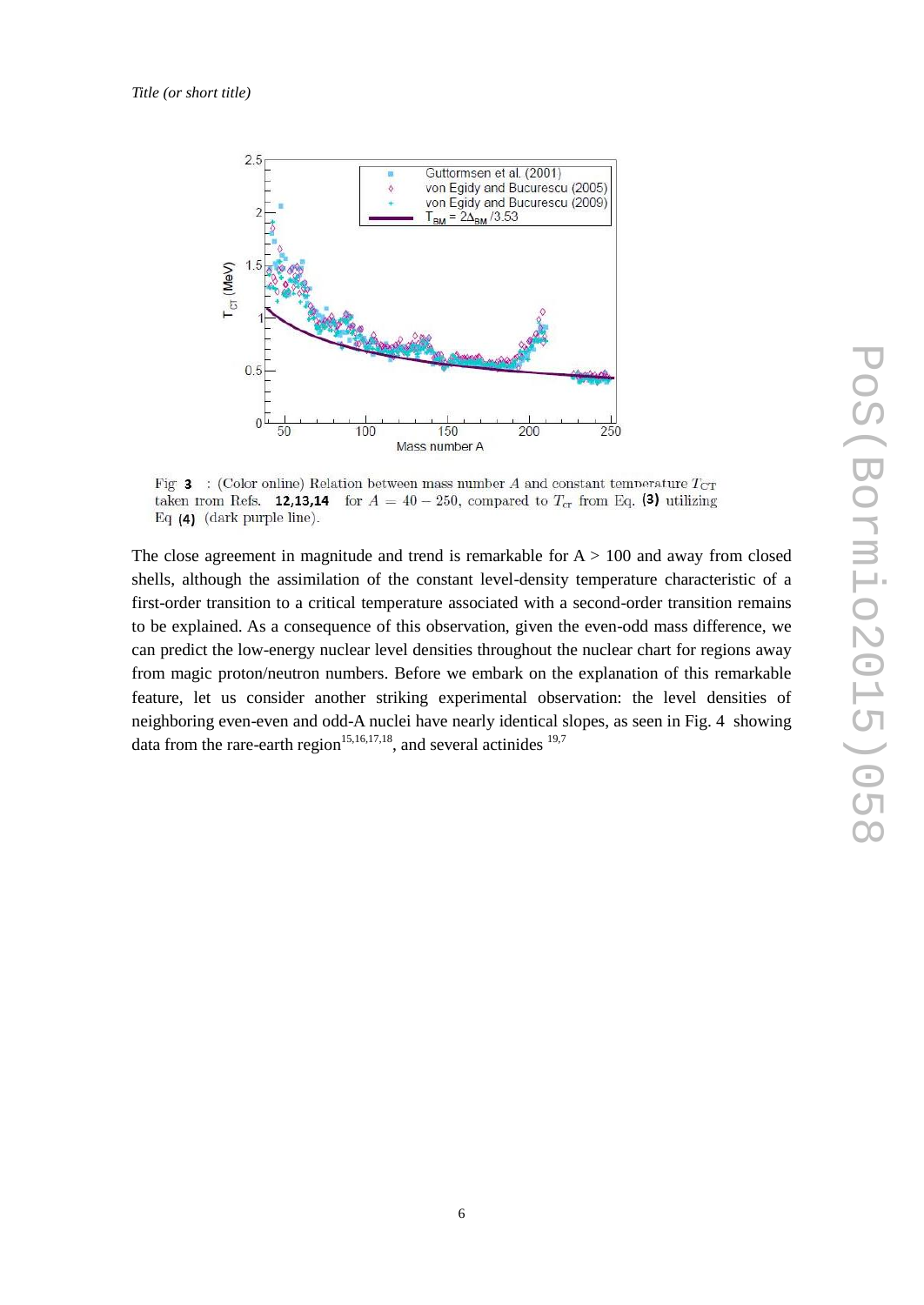

Experimental level densities for rare-earth and actinide nu-Fig 4 clei measured at the Oslo Cyclotron Laboratory (OCL), with a fit of the constanttemperature model (blue line) for excitation energies above  $\approx 2 \text{ MeV}$ : (a) <sup>148,149</sup>Sn (15) (b)  $^{160,161}$ Dy (16) (c)  $^{161,162}$ Dy (16) (d)  $^{162,163}$ Dy (16) (e)  $^{163,164}$ Dy (16) f)  $^{166,167}$ Er (17) (g)  $^{170,171}$ Yb (18) (h)  $^{171,172}$ Yb (18) (i)  $^{232,233}$ Th (7) (j)  $^{232,233}$ Pa (19) (k)  $^{237,238}$ U  $(1)$   $^{238,239}$ U (7)

Therefore, the level densities of neighboring isotopes can be made to overlap by means of a *horizontal shift* along the excitation energy axis (see Fig. 5 and Ref. <sup>20</sup>). The resulting shift is constant with energy and in very good agreement with the even-odd mass difference; seeTable 1. As a consequence, locally, for any given pair of even-even and odd-A nuclei, we can calculate the common slope of the two level densities directly from the observed excitation-energy shift.



excitation energy E (MeV)

Fig 5 (Color online) Illustration of constant-temperature level densities. The experimental, horizontal shift gives the slope  $(1/T_{\text{CT}})$  through Eq. (3) and the vertical shift is related to the entropy excess  $(S \sim \ln \rho(E), \Delta S = \ln[\rho_{\rm eo}(E)/\rho_{\rm ee}(E)])$  for the quasiparticle as indicated in the figure.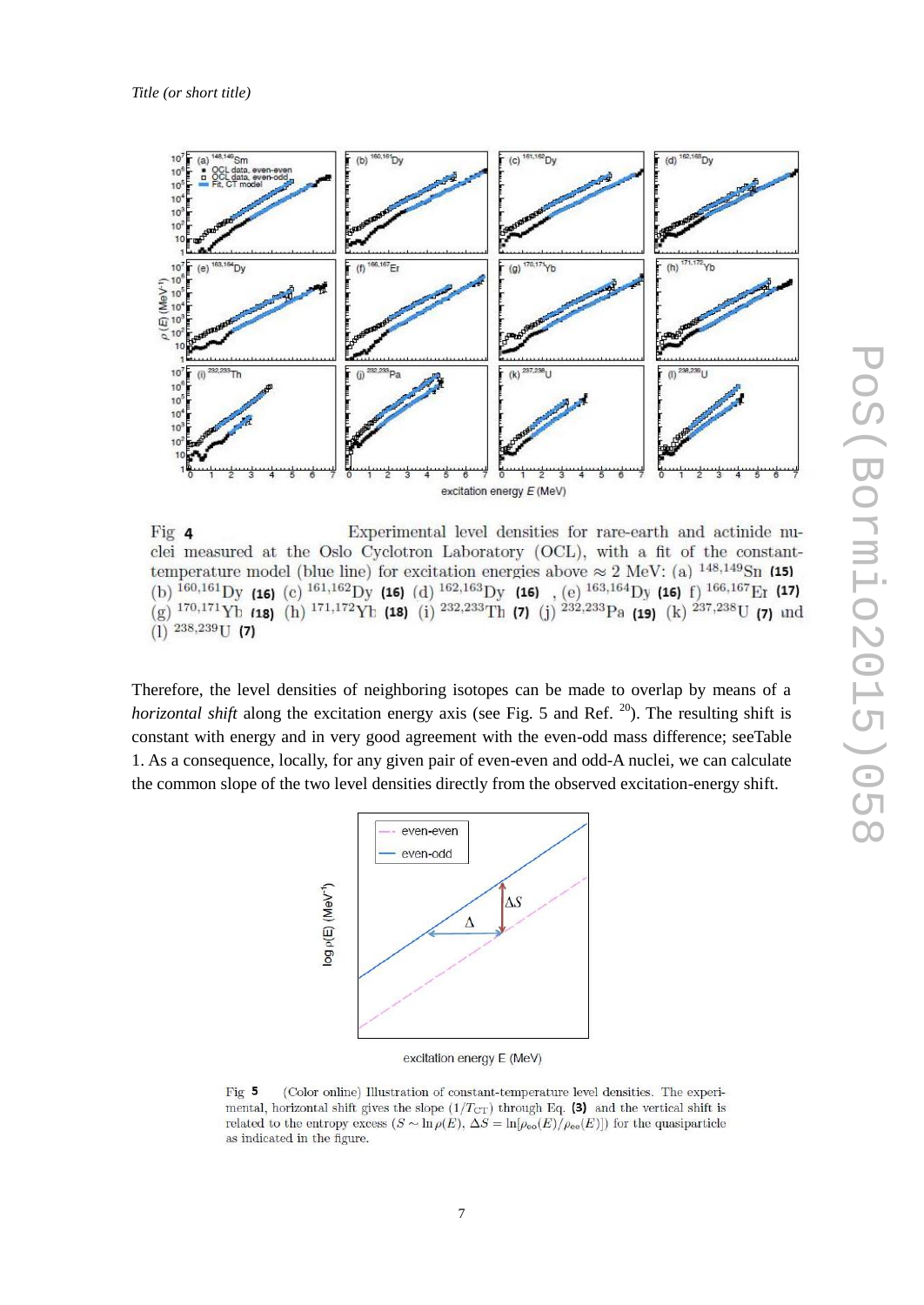Equally intriguing is the *vertical shift* between the even-even-odd-A nuclear level densities, bringing the lower even-even level density on top of the higher odd-A one (see Fig. 5 and Ref.<sup>[12](#page-4-1)</sup>. This difference in entropy, approximately constant throughout the energy range, can be interpreted as the entropy carried by the extra quasiparticle  $12$ . This experimental evidence alone thus suggests that as the system is excited, quasi-particles are created with a *constant energy cost* and carrying a *constant amount of entropy*, see Table 1. This theory-independent observation is a clear signature of a first-order phase transition, from a superfluid phase to an ideal gas of quasiparticles.

Table 1: Extracted temperatures  $T_{CT}$  from fitting the CT-model expression to the leveldensity data of rare-earth and actinide nuclei, and the corresponding pair-gap parameters  $\Delta_{\rm CT}$  calculated from Eq. (3) These are compared to the global formula for  $\Delta_{\rm BM}$  (Eq. (4) , for which the temperature is deduced using Eq  $(3)$  Also, the even-odd experimental shift,  $\rho_{\rm co}$  vs.  $\rho_{\rm ee}$ , is given, and the temperature is estimated from this shift for the odd nucleus. The experimental entropy excess is given by  $\Delta S = \ln[\rho_{\rm eo}(E)/\rho_{\rm ee}(E)]$  in units of Boltzmann's constant  $k_B$ 

| Nuclide             | $T_{\rm BM}$<br>MeV) | $T_{\rm CT}$<br>(MeV) | $T_{\rm eo}$<br>(MeV) | $\Delta_{\rm BM}$<br>MeV | $\Delta_{\mathrm{CT}}$<br>(MeV) | $\Delta_{\rm oo}$<br>(MeV) | $\Delta S$<br>$(k_B)$ |
|---------------------|----------------------|-----------------------|-----------------------|--------------------------|---------------------------------|----------------------------|-----------------------|
|                     |                      |                       |                       |                          |                                 |                            |                       |
| $^{149}\mathrm{Sm}$ | 0.56                 | 0.46(1)               | 0.51(6)               | 0.98                     | 0.81(2)                         | 0.9(1)                     | 2.0(2)                |
| $160$ Dy            | 0.54                 | 0.60(1)               |                       | 0.95                     | 1.05(1)                         |                            |                       |
| $^{161}$ Dy         | 0.54                 | 0.58(2)               | 0.57(6)               | 0.95                     | 1.01(3)                         | 1.0(1)                     | 1.9(2)                |
| $^{162}$ Dy         | 0.54                 | 0.60(1)               |                       | 0.94                     | 1.05(2)                         |                            |                       |
| $^{163}$ Dy         | 0.53                 | 0.57(2)               | 0.51(6)               | 0.94                     | 1.00(4)                         | 0.9(1)                     | 1.9(2)                |
| $^{164}$ Dy         | 0.53                 | 0.56(1)               |                       | 0.94                     | 0.99(1)                         |                            |                       |
| 166 <sub>Er</sub>   | 0.53                 | 0.52(1)               |                       | 0.93                     | 0.92(1)                         |                            |                       |
| 167 <sub>Er</sub>   | 0.53                 | 0.56(2)               | 0.51(6)               | 0.93                     | 0.99(4)                         | 0.9(1)                     | 2.0(2)                |
| 170Yb               | 0.52                 | 0.57(1)               |                       | 0.92                     | 1.00(1)                         |                            |                       |
| 171Yb               | 0.52                 | 0.55(1)               | 0.51(6)               | 0.92                     | 0.96(1)                         | 0.9(1)                     | 1.8(2)                |
| 172Yb               | 0.52                 | 0.54(1)               |                       | 0.91                     | 0.95(1)                         |                            |                       |
| $231$ Th            | 0.45                 | 0.41(1)               | 0.51(11)              | 0.79                     | 0.72(2)                         | 0.9(2)                     | 2.4(4)                |
| 232Th               | 0.45                 | 0.34(1)               |                       | 0.79                     | 0.60(2)                         |                            |                       |
| 233Th               | 0.45                 | 0.40(2)               | 0.51(11)              | 0.79                     | 0.70(2)                         | 0.9(2)                     | 2.3(4)                |
| $232P_a$            | 0.45                 | 0.44(1)               | 0.40(6)               | 0.79                     | 0.77(2)                         | 0.7(1)                     | 1.7(2)                |
| $233P_a$            | 0.45                 | 0.45(1)               |                       | 0.79                     | 0.79(2)                         |                            |                       |
| $237$ U             | 0.44                 | 0.40(1)               | 0.40(6)               | 0.78                     | 0.70(2)                         | 0.7(1)                     | 1.9(2)                |
| $238$ U             | 0.44                 | 0.42(1)               |                       | 0.78                     | 0.74(2)                         |                            |                       |
| 239U                | 0.44                 | 0.37(1)               | 0.37(3)               | 0.78                     | 0.65(1)                         | 0.65(5)                    | 2.5(5)                |

# POS(Bormio2015)05 PoS(Bormio2015)058

# **3 The consistency with the BCS Hamiltonian**

Now we proceed to show that all these features are consistent with the BCS theory, with due caution for the microcanonical/canonical language. For a set of uniformly spaced singleparticle levels, at the critical temperature the excitation energy is given by<sup>5</sup>

$$
E_{\rm cr} = \frac{1}{2}g\Delta_0^2 + \frac{\pi^2}{3}gT_{\rm cr}^2,\tag{5}
$$

with g equal to the density of doubly degenerate single-particle states. The most probable number of qua[s](#page-3-0)iparticles  $Q_{Cr}$  at  $T_{Cr}$  is<sup>5</sup>

$$
Q_{\rm cr} = 4gT_{\rm cr} \ln 2. \tag{6}
$$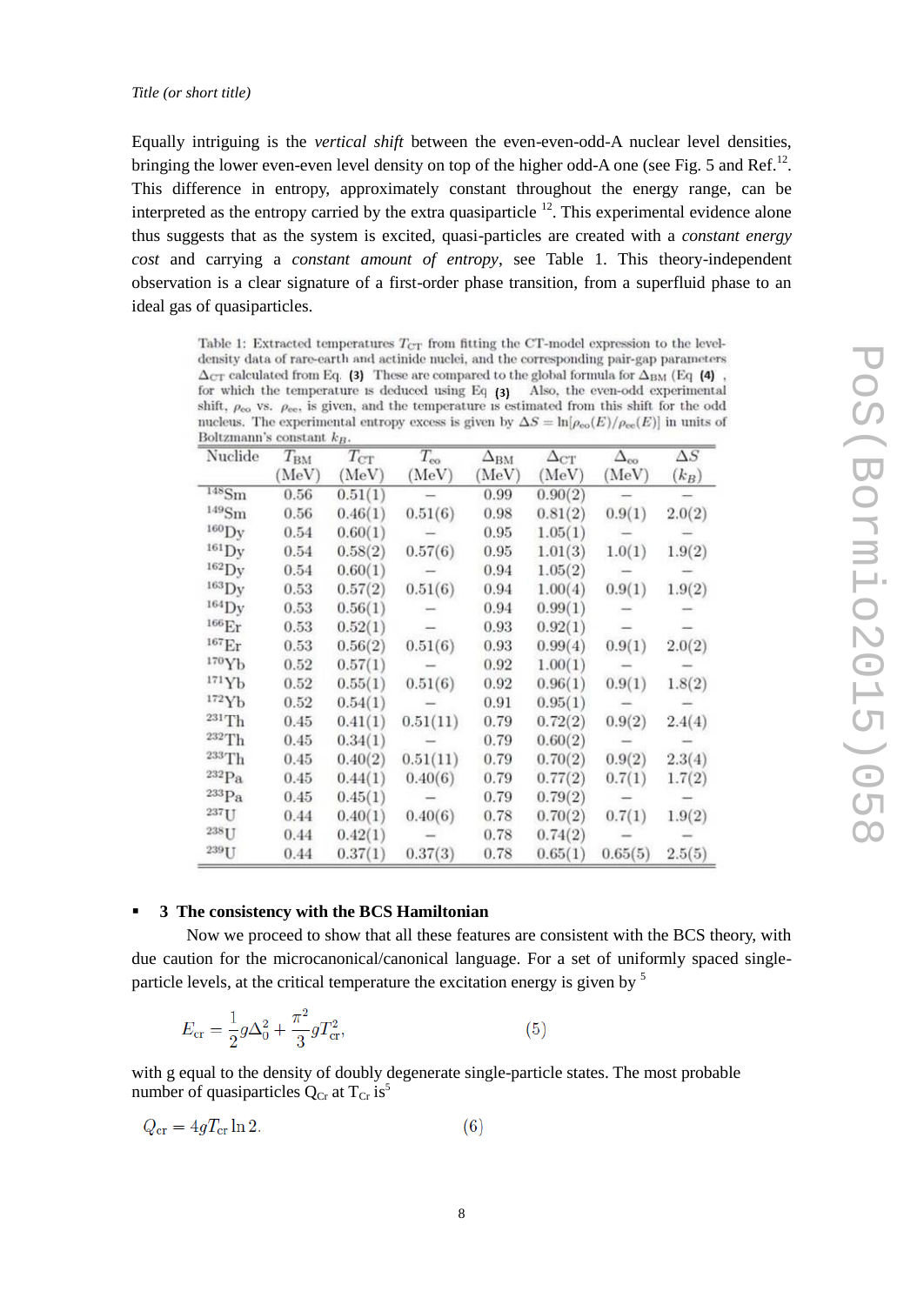By taking the ratio of these two quantities and utilizing Eq. (3), we obtain the average cost per created quasiparticle up to  $T_{cr}$  to be

$$
\frac{E_{\rm cr}}{Q_{\rm cr}} = \Delta_0. \tag{7}
$$

This is an exact and very surprising result. Within the BCS theory, we know that at  $T = 0$  the quasiparticle energy is  $\approx \Delta_0$ , and that  $\Delta$  decreases with increasing temperature, so that  $\Delta = 0$  at  $T_{cr}$ .

So, how is it then possible for the energy per quasiparticle to be constant in this excitationenergy range? The explanation lies mostly in the structur of the quasiparticle energy, which reads

$$
E_k = \sqrt{(\epsilon_k - \lambda)^2 + \Delta^2},\tag{8}
$$

where  $\varepsilon_k$  and  $\lambda$  are the single-particle energy and chemical potential, respectively. As the temperature increases, ∆ does indeed decrease, but within the uniform-spacing model this can be compensated by the increase of the average value of  $\varepsilon_k$  - $\lambda$  as  $\varepsilon_k$  increases, and by the change of the underlying pairing field.



(Color online) Average energy per quasiparticle as a function of the most prob- $Fig 6$ able quasiparticle number (see text).

The assimilation of T with Tcr finds also an explanation in the BCS model. The dependence of the heat capacity upon temperature rises exponentially, and peaks at  $T = T_{cr}$ , so that essentially all energy is absorbed at this temperature. Thus arise the constant temperature of the spectrum and its closeness to the BCS  $T_{cr}$ .

From the essentially constant energy cost  $\Delta_0$  per quasiparticle, it follows that the entropy per quasiparticle is

$$
\frac{\partial S}{\partial Q} = \frac{\Delta_0}{T_{\text{cr}}} = \frac{3.53}{2} = 1.77,
$$
 (9)

to be compared with the empirical, vertical shift as discussed above (see Tab. 1).

Consequently, just using the energy rather than the temperature as the independent variable, we observe the progressive creation of quasiparticles, in number proportional to the energy, like the